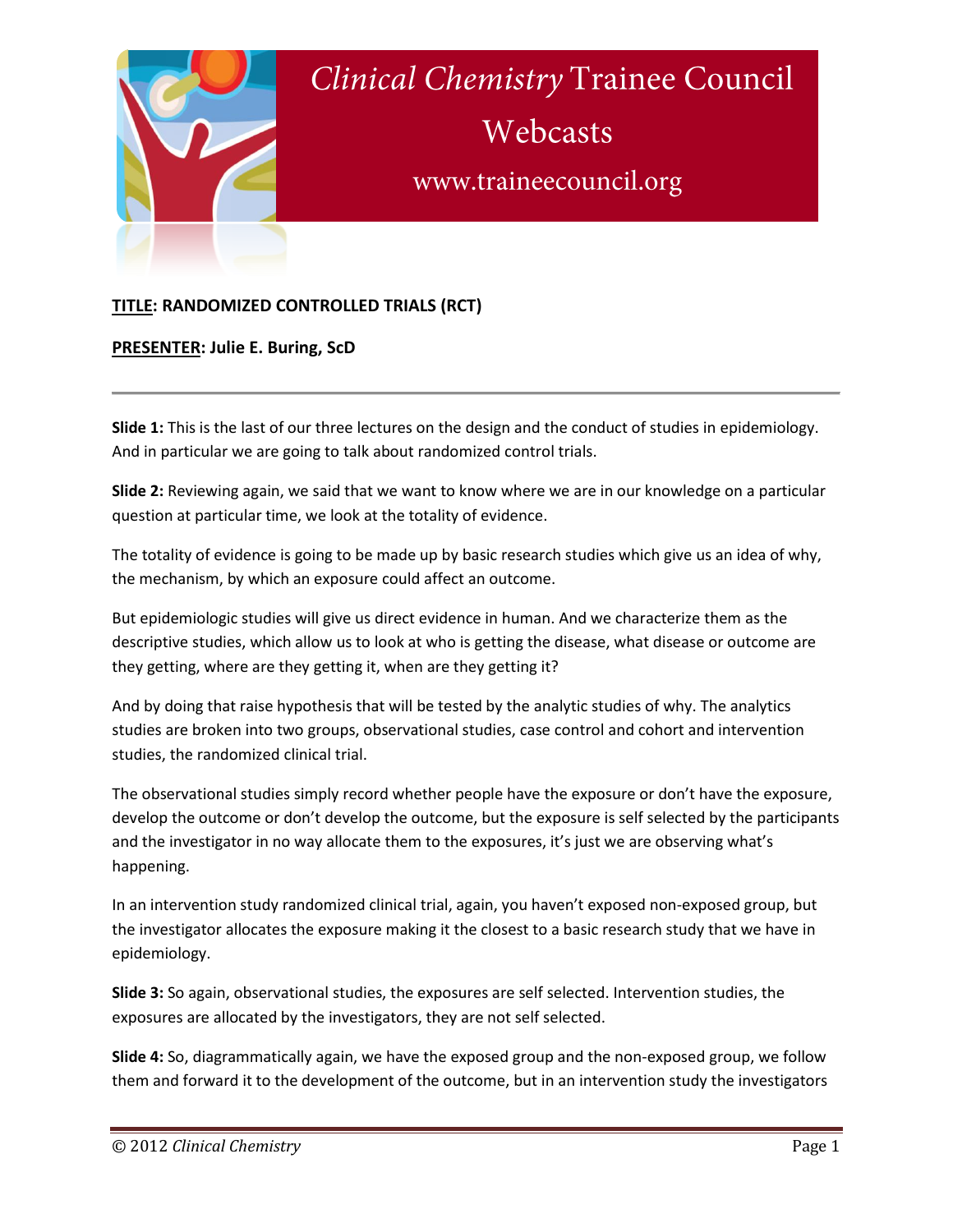right there at the beginning of the study, allocating the exposure to one group and allocating the other group to have a comparison of some kind.

**Slide 5:** Let's go back now and think about the observational studies that we just discussed, the case control and the cohort studies and see how they differ inherently from a randomized trial in ways that will greatly affect the validity and the findings and the interpretation of the findings.

Let's say we just wanted to do a study, to look at whether postmenopausal hormone therapy affects risk of cardiovascular disease. In an observational study we would take women free of disease at baseline, classify them as users or non-users of hormone therapy, follow them over time and compare who does and does not develop cardiovascular disease among the exposed group and the non-exposed groups.

**Slide 6:** And if we do a meta-analysis and look at these findings, there have actually been 40 observational studies of hormone therapy and coronary heart disease. And if you look at the data that are up on the slide, those who ever use hormone therapy, had a 36% lower risk of coronary heart disease and those who are current users of hormone therapy had a 50% lower risk of coronary heart disease.

This data is extremely consistent as you can see from the diagram that's on the right hand side of the slide. So, why isn't that enough, why isn't that enough for us to recommend that if you take hormone therapy you will see the same benefit on coronary heart disease that these women experienced?

Why is it that we are hesitant to say that it is the hormone itself that is responsible for the reduced risk of coronary heart disease and not the lifestyle or the characteristics of the women who were taking the hormone therapy?

**Slide 7:** Well, the problem or the concern is that women who take hormones for an extended period of time, so women who self select to be exposed would differ from those who don't, in many ways it could be related to the outcome of interest.

Why are they taking the hormones? In part, certainly it could be for the symptoms of menopause.

But it also could be that they rather we're told that hormone therapy will reduce the risk of heart attack, might keep them young, keep their cognitive function high. And because they are taking the hormones for those reasons to prevent the diseases of aging, they might say, and let me do everything else that I can to prevent the diseases of aging. Let me also eat a better diet; let me have a lower percentage calorie as fat. Then you will have a lower body mass index.

Then they will say, while I am eating better maybe I should be exercising more. And maybe, you know I was trying to stop smoking all this time, but haven't been able to, let me stop smoking now also.

And in fact that is what we found in the observational studies, when we compared estrogen users to non-estrogen users, the users were leaner, less likely to smoke, more physically active, more likely to see their doctors and more educated.

And any of those factors because they are related to coronary heart disease could explain the lower rates of coronary heart disease that we have seen among the hormone users, rather than the nonusers.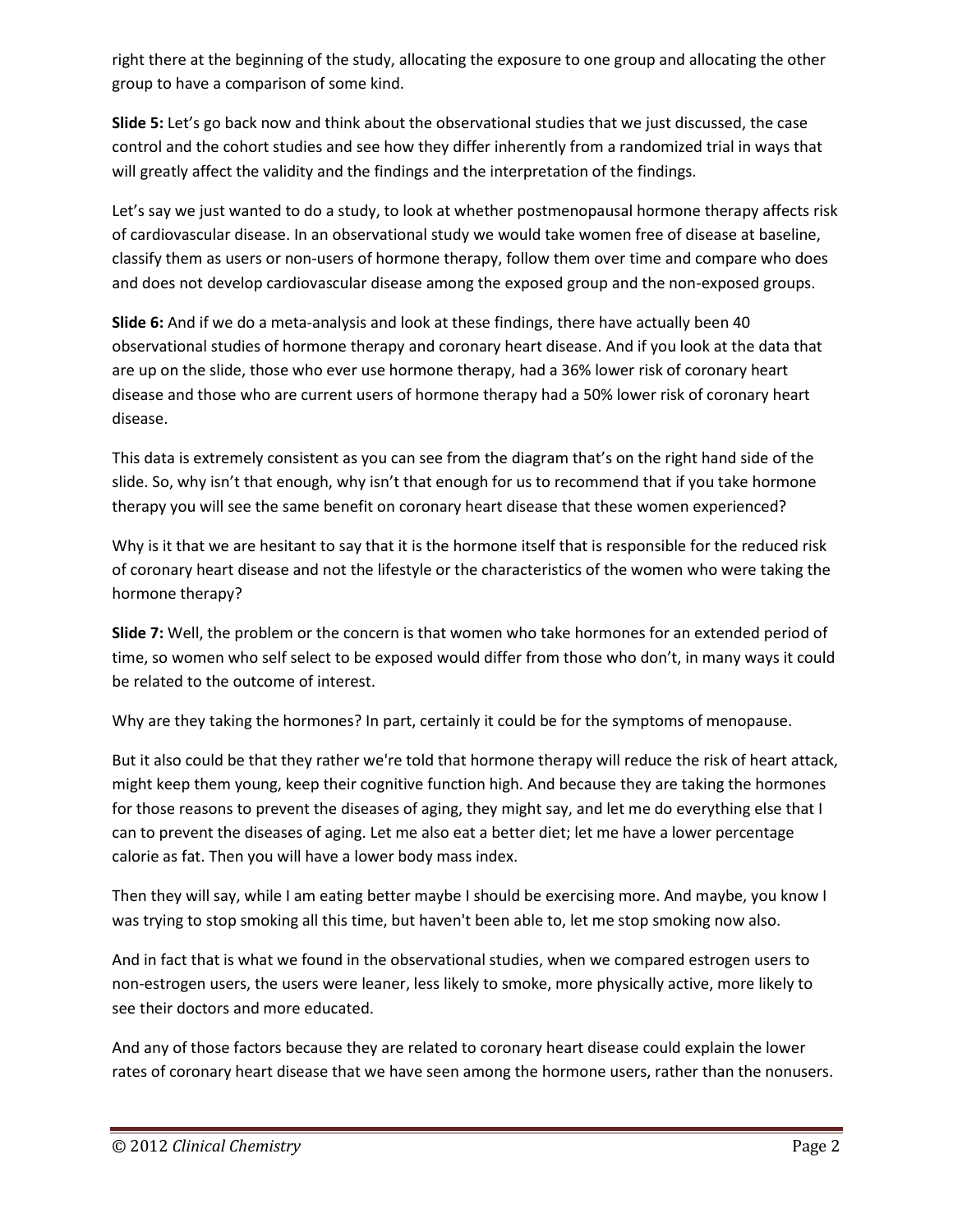It may not be that the hormones reduced the risk of coronary heart disease, but the other lifestyle characteristics that are associated with hormone use, were the ones that were responsible for the decreased risk.

**Slide 8:** In a clinical trial then we're going to try to get the two groups the same with respect to every other characteristics that's related to the outcome understudy, except for the exposure that we are looking at, the intervention that we are looking at.

So in a randomized placebo-controlled clinical trial, participants who are eligible would be randomly assigned to the hormone use or to not use hormones to take a placebo.

Followed over time to see how many developed the disease, one group compared to the other group. And basically, because we're doing this by the luck of the draw, by a random number table every characteristic of the people in our populations are going to be evenly divided between the hormone used group and the placebo group if the sample size is big enough.

So randomization with a large sample size will ensure that the hormone group will be similar to the placebo group in lifestyle factors, medical and family history, and other factors.

**Slide 9:** When we talk about randomized clinical trials we are going to have a lot of words that people do, characteristics of trials, such as an emphasis on large sample size, the use the randomization of blinding and double-blinding, a placebo-control.

Focus on high compliance; focus on low loss to-follow-up and analysis, which is a particular kind of analysis called Intention-To-Treat. And all of these trial features are designed to minimize the alternative explanations of chance, bias and confounding.

And it's important to realize, now we need to think about what the specific niche is that a randomized trial plays in all of the designs that we have available for us to use.

It wouldn't be necessary to be spending so much time carefully designing a trial if we were talking about effect sizes that were large. If we are talking about metformin, if we are talking about penicillin, where mortality rates went from 85% to 15% when the drug was introduced.

We actually could do this with an observational study. We could actually do it without a comparison group, the difference is so extreme that's not what we are usually doing. We would be very pleased if a drug made a 10%, 20%, 30% difference between the mortality versus usual care plus as new drug.

And 10% differences, 20% differences, 30% differences are very statistically difficult to assess and is very, very meaningful to us on a clinical or public health standpoint.

So the unique niche of randomized trials is that they are optimal to detect statistically small to moderate, but clinically worthwhile treatment effects, because of everything we do to reduce chance, bias or confounding, the noise that is in the study that would mask the magnitude of the effect that we're trying to show.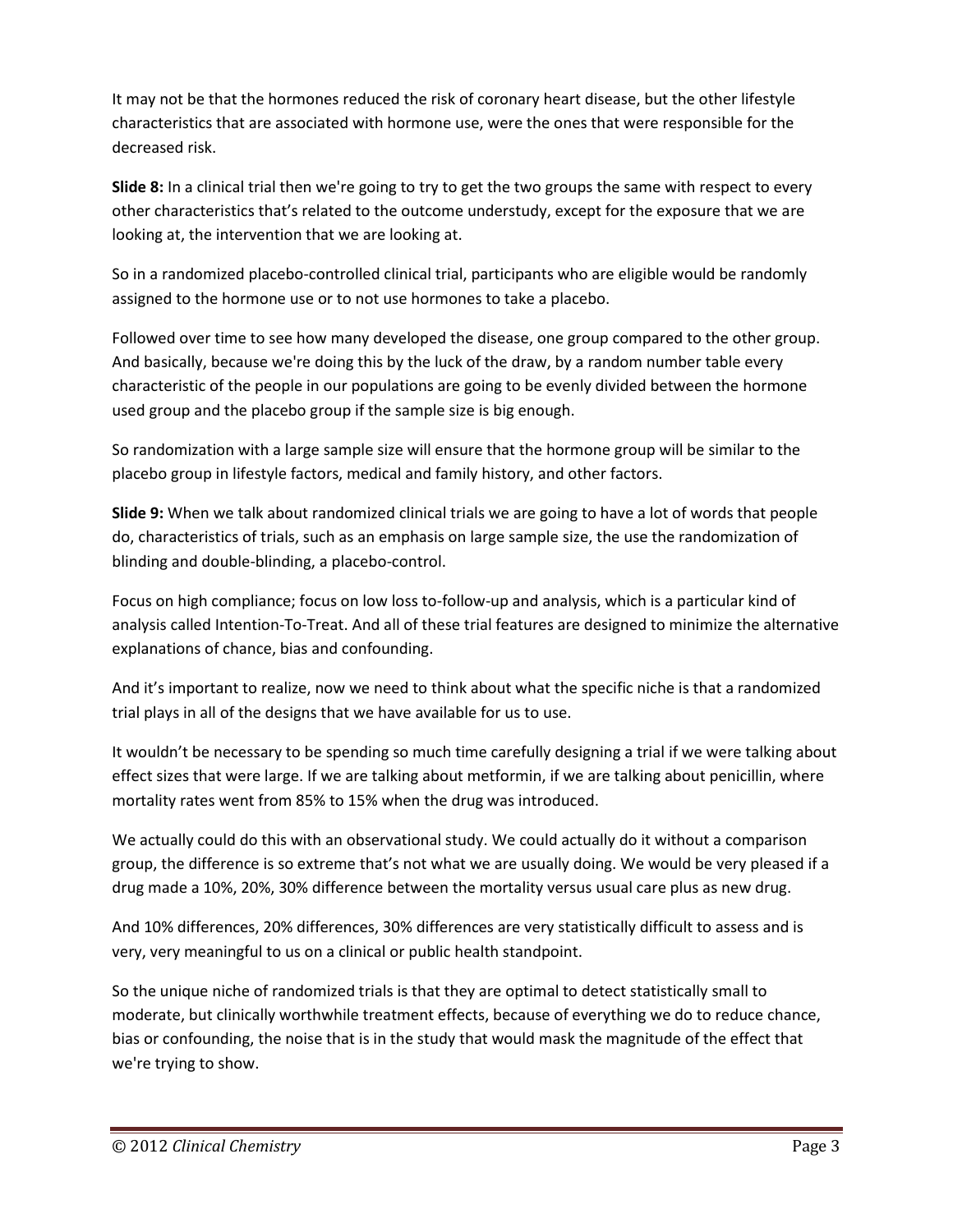**Slide 10:** The bottom line, I will repeat this at the end, but it's important to realize at upfront as we begin to talk about trials. They are more logistically difficult, more expensive and have more issues related to ethical considerations than other epidemiologic design strategy.

But if it's ethically appropriate to do a trial and if it's well designed and conducted using the characteristics we just mentioned before, they will actually provide a level of assurance about the effect of the intervention itself on the outcome that just cannot be achieved by any other epidemiologic design strategy.

**Slide 11:** We use some terms for trials, if you're doing a treatment trial, meaning that the person already has clinical evidence of the disease and you are trying to reduce risk or the recurrence of the disease, dying from the disease, sequela from the disease, that's called a treatment trial or a secondary prevention trial.

If on the other hand you have healthy people with no clinical evidence of the disease, they can certainly have risk factors, they can be at high risk, but they haven't been diagnosed with the disease yet. Then those are called prevention trials and we are doing primary prevention.

You can also randomize individuals or you can randomize groups. The majority of the trials will always be randomizing in the individual, to one group or the other. But there will be circumstances like you are trying to make a difference in a school, where you can't randomize individual children in the fourth grade classroom, you really have to take that fourth-grade classroom and another fourth-grade classroom and randomize those two classrooms to get the intervention, because the children will talk to each other and it will be very hard to keep one exposed and one non-exposed.

**Slide 12:** There are some special issues and trials that we always must keep in mind. There is no question that it will cost more and has more feasibility issues, than an observational study, because you are intervening in someone's life, you are actually giving them the intervention, whether it be a drug, whether it be a program, whether it will be a lifestyle change, even something as simple as changing diet. You have to work with the person, get them to understand what to do, give them booster sessions to keep it over time and that's going to be much more costly than just simply observing what people do.

The feasibility aspect is you need people who are willing to be randomized in the trial, to getting drug A or drug B, to getting a radical mastectomy versus lumpectomy for their breast cancer.

For getting usual protease inhibitor cocktail, versus one that has an additional drug in it. They have to be willing to do that, they have to be willing to be randomized to the two groups and in many cases they won't know whether they are taking the active drug or not taking active drug.

So that's very different from an observational study where the people self select it what they were going to take.

The third thing that we must always keep in mind when doing trials or issues of ethics and the issue of ethics is something called Equipoise. Equipoise means the following:

If you're doing a trial of aspirin to prevent heart disease, very simple question, I take aspirin on a regular basis, well; I reduce my risk of developing my first heart attack.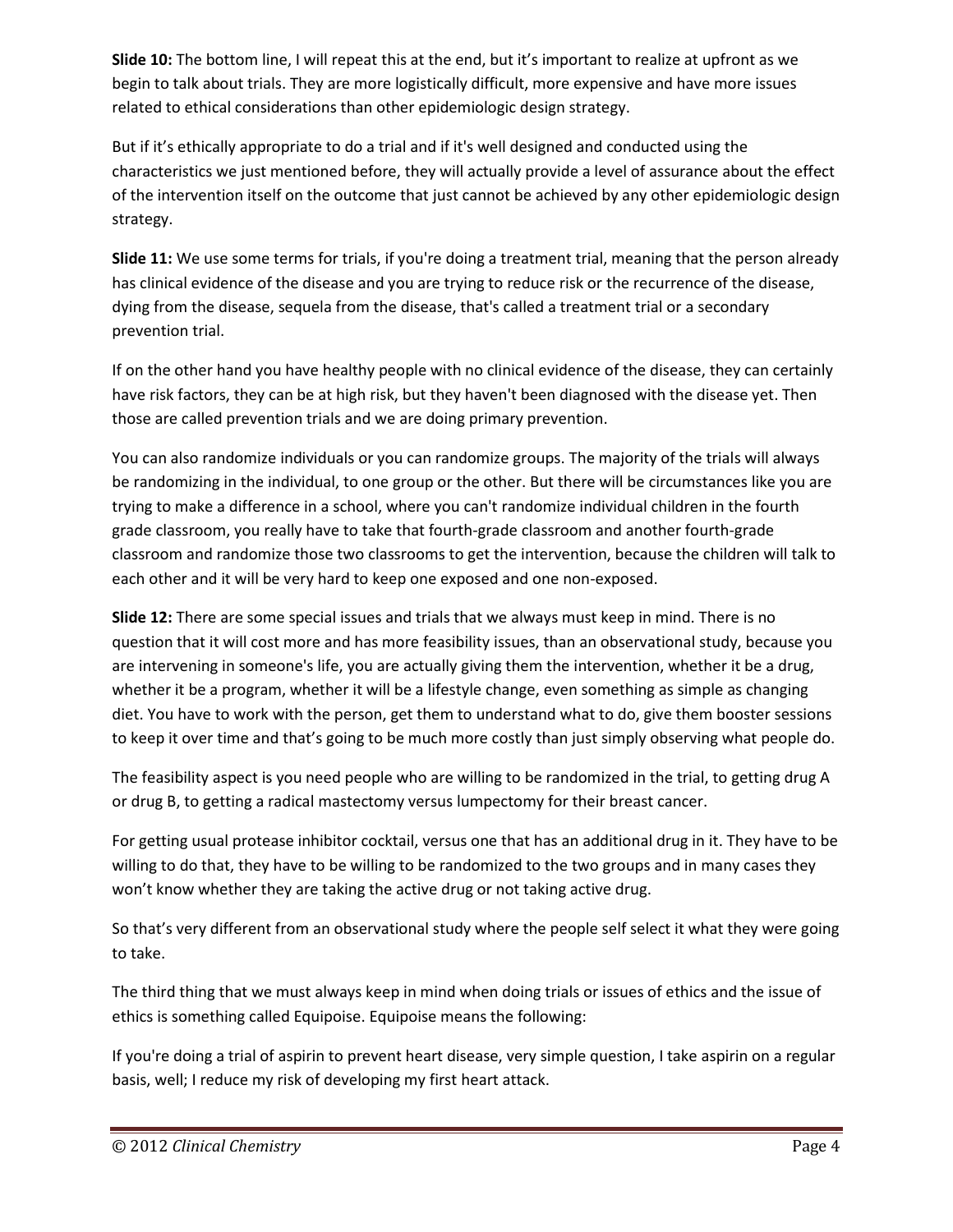At the moment that that trial begins, there have to be enough belief that aspirin will be beneficial in the prevention of heart disease to justify giving it to one half of the participants in the study.

And at the exact same time there have to be enough doubt that the risks to benefit ratio for aspirin in the prevention of heart disease is going to come out in a beneficial way to justify withholding it from half of the participant.

So Equipoise says that the time that you start the study and you are deciding whether you will put a patient into a trial or the patient is deciding whether they will go into the trial, we have to be able to say, I really don't know what the best thing for you is. There are advantages and disadvantages of this; there are advantages and disadvantages of that. I do not know which one is best; the trial will answer that question.

We all know we can't randomize to demonstrate harm, you can never randomize smoking to participants to show the adverse effects of smoking, but you can randomize the stopping or cessation of smoking, two different and intensive ways to get people to stop smoking, versus the usual educational campaign that is done.

So you just have to think again at all times of the ethics of doing the study, and the questions will be, is doing a trial ethical? That's what we just discussed.

But then the alternative question which is just as important is not doing a trial ethical. When you know that people are already using a drug or an intervention or a vitamin or a supplement with the idea that it will make a difference on their subsequent diseases and outcomes, but we don't know it and we will never know it, unless we do a true trial and definitively evaluate it.

And the key issue of timing of trials is really timing, that window of opportunity, when people are going to be willing to be randomized, before it just becomes so common in the general public community or considered to be standard care or usual care in the physician community even though there is no evidence to demonstrate efficacy.

**Slide 13:** I am going to talk now about the design of trials and I am just going to anchor it to two studies as examples. Physicians health study, randomized trial of low-dose aspirin, 325 mg every other day and beta-carotene, a vegetable form of vitamin A, 50 mg every other day to the equivalent of five servings of fruits and vegetables.

In the primary prevention of cardiovascular disease and cancer among 22,071 US male physicians between the ages of 40 and 84, trial was funded by the NIH, drugs were provided by industry.

**Slide 14:** We also did a complimentary trial in women. Women's health study, randomized trial, lowerdose aspirin, 100mg every other day and vitamin E 600 international units every other day, in the primary prevention of cardiovascular disease and cancer among approximately 40,000 US female health professionals over the age of 45.

**Slide 15:** Now before you ever can start a trial, preliminary work piloting if so key. In the example that I just gave you of let's say aspirin, let's focus on that for now. We had to do a bioavailability study first, to confirm that the proposed doses of the aspirin that we were going to use, 325 every other day and a 100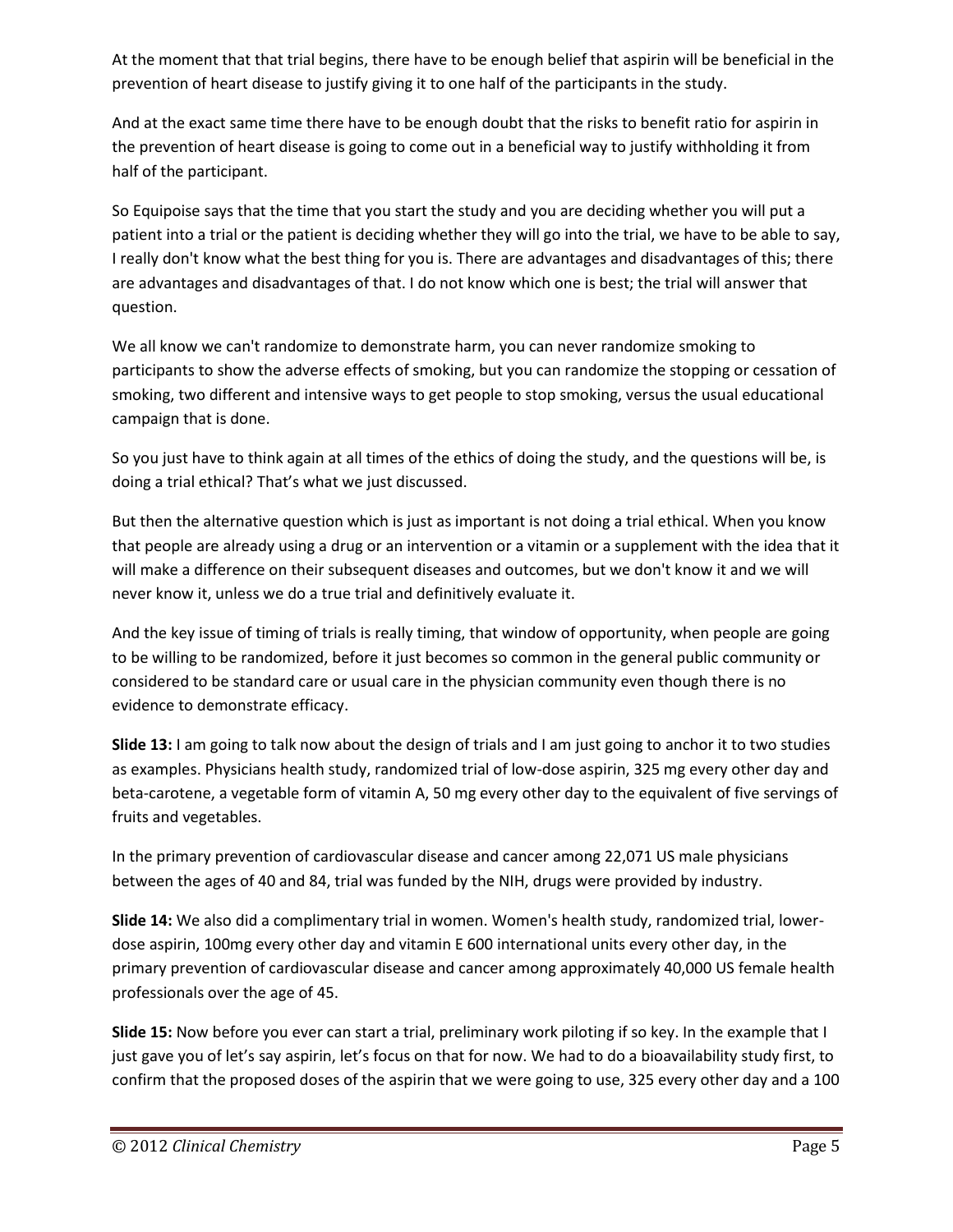mg every other day are adequate to give us the mechanism that we postulated will be responsible for the reduction in risk of cardiovascular disease.

So, adequate irreversibly inhibits platelets, in both men at 325 every other day, and women at 100 mg every other day. We also needed a pilot study just to show that coming up with these sample sizes, 22,000 in men, approximately 40,000 in women is feasible.

So rather than just claiming in a grant application or to anybody that we will be able to deliver that kind sample size, we have to show the feasibility of doing so, so we get a pilot study in thousand physicians and we figured out that we could identify them, we could mail to them, we now know what their response rates are, we know what percentage are going to be eligible, what percentage said they were willing to be in the study, the percentage that was willing to give a blood specimen.

So, by doing that, we have reassured ourselves, as well as funding organizations that we need that sample size to do the study and we can deliver on the sample size. We also needed to consider regulatory issues, and in particular, aspirin is an established drug, but not for this indication, so we needed an investigational new drug application to be submitted to the Food & Drug Administration in the United States, focus to be able to start a trial of aspirin in the primary prevention of cardiovascular disease and cancer.

**Slide 16:** All trials have a population hierarchy that underlines all of the different groups that we are going to see. The first group is the reference population. The population to whom the results are going to be generalizable. In this particular case of aspirin in cardiovascular disease, we wanted to do a primary prevention trial. So the reference population is everybody in the world who has not been diagnosed with cardiovascular disease. But we can't do a study in everybody in the world who has not been diagnosed with cardiovascular disease; we can't control that kind of study.

We can't identify everybody, we can't be giving them their agents, we can't be encouraging them to stay compliant, we can't be getting information from them on a reliable basis, it's just too much spread, too many places.

So, we are going to actually have to pick a population in which the study is going to be done. A population in which we believe we can get a valid result; that we can identify them, they will be compliant, will be able to follow them up over time.

And that is related now to getting a population in whom the results will be valid. So the reference population is to whom do we generalize, the experimental population is the one in which we get a valid result, and always remember that we can only generalize a valid result. If we don't get a valid result, then talking about generalizability makes no sense.

So we always keep in mind the reference population when we are choosing our experimental population, but the validity of that population will be more important than generalizing to the reference population.

**Slide 17:** So the next thing that we have to do is get the participants into the study, in particular we take our experimental population and we invite them to be part of the study, we asses whether they are eligible to be part of the study and then whether they are willing.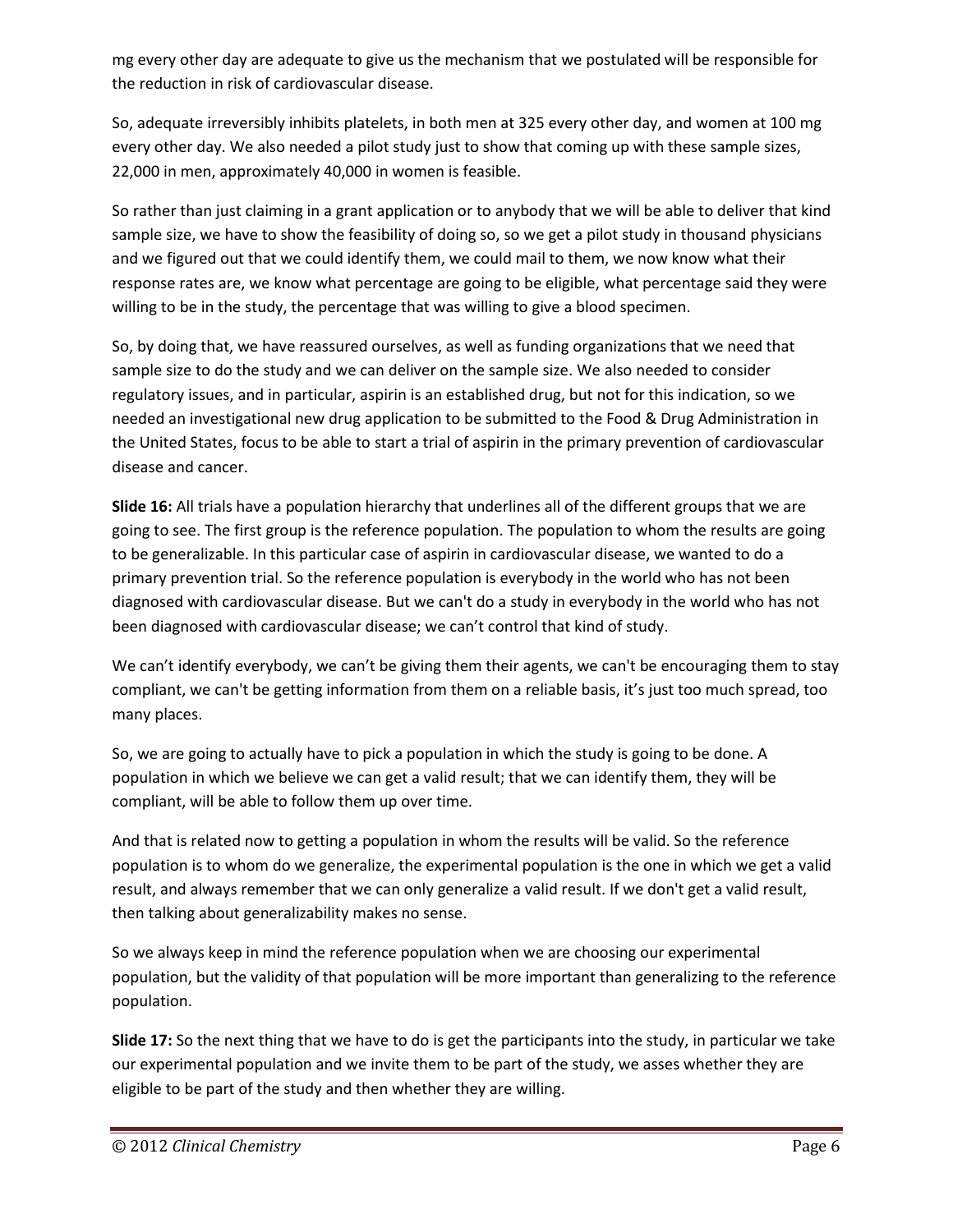We give them an informed consent which describes the state of knowledge on this question at this point in time. What we are trying to find out in our study, what will be required of them if they are part of the study; that they are free to not be part of study and their medical care will not be compromised in any way. And then if any new knowledge comes up during the study that changes equipoise; that changes the current state of our knowledge; we will inform them of that.

**Slide 18:** And the important thing to know is really how difficult it is to get participants in to the study. I have heard so many people say, I have absolutely no problem getting my participants into the study, I see maybe a hundred good people in my clinic on a monthly basis, I am sure 95 of them would be willing and eligible to be in the study.

It just doesn't work like that, it's orders of magnitude down to get people who are eligible, because the criteria for eligibility are more strict than your usual treatment criteria and willing to be in the study.

And just to give you an example of that in the physicians' health study, we actually mailed the letter of invitation to over 250,000 US male physicians who are registered with the American Medical Association, and just look at these numbers by orders of magnitude, about half or 112,000 returned their questionnaire, about half or 60,000 were willing to participate in the study, and a little more than half or 33,000 were eligible and enrolled in a 12 week run in period like a practice period to see if could be compliant with what we were asking them to do in the study.

**Slide 19:** So now we have our participants and we need to allocate them.

**Slide 20:** And the optimal way of allocation of the study regimen is randomization, where the treatment group is allocated at random, by computerized random number generator and that random number generator can translate into a phone call, you can translate into opaque envelopes that are put in surgery, so you just open one after you assess the patient's condition. It can be done however it is needed to do to get you that information.

**Slide 21:** The strength of randomization is its unpredictability, so you cannot anticipate what the next patient that you see is going to be part of this study, what group that they would be in.

Therefore, neither the participants nor you are selecting in any way the type of patients who is getting treatment A versus treatment B, because you have no way to predict what they would be getting.

The very special thing about randomization is what it does to confounding, that all confounders known and unknown are in average distributed equally among the study groups. And remember the word 'on average' and that's why we keep on saying, if you are going to do a trial, do it big.

Because you cannot say that if you do a trial of 24 people; 12 in treatment A, 12 in treatment B and all the other characteristics of the participants in the study will be evenly divided between the two groups of 12, we know that's not true.

But if the sample size is bigger, and the bigger it is, the more that the underlying distribution will be such that everything is evenly divided between the two groups. And not only the confounders we know, but the confounders that are unmeasured or even unmeasurable. So randomization minimizes selection bias and confounding.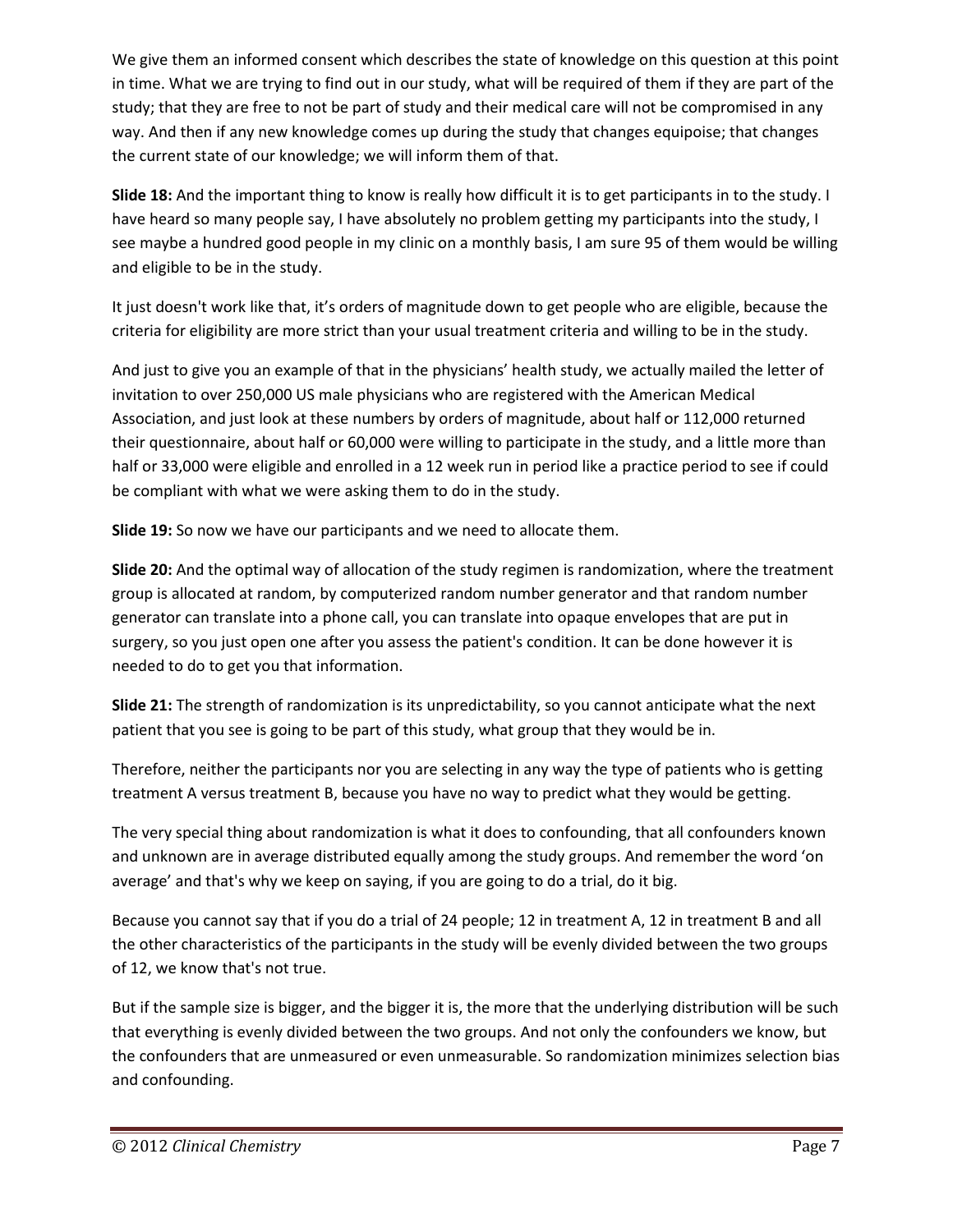**Slide 22:** And to just show you, this is usually the first table of the results of a randomized trial where we take the two treatment groups aspirin, placebo in this case, and we just compare the known confounders, the known variables that could be related to the outcome of cardiovascular disease.

And if you just look down these two columns of numbers while I read the variable, you can see that age is evenly divided, history of hypertension, systolic blood pressure, diastolic, history of high cholesterol, cholesterol level, history of diabetes history of angina, history of post myocardial **infarction.**

**Slide 23:** Current smoking, passive smoking, daily alcohol, exercise more than once a week, body mass index and multivitamin use. Now, that's wonderful that those known confounders are evenly divided between the two groups. If they weren't, then we would have to control for them ourselves in the analysis. But the fact that they are evenly divided for the known confounders, gives us very reassuring evidence that the variables that we didn't get information on, the unknown, unmeasured, unmeasurable confounding factors, are also evenly distributed between these two groups.

And that's because of the size of the sample and the fact that the known confounders are evenly distributed.

**Slide 24:** There is one more kind of allocation and that is something called a Crossover Trial. It's a before-after trial where individuals actually serve as their own historical control.

The advantage is you never have to worry about confounding with that, because the person in their own control; there is perfect matching.

But on the other hand there are some special characteristics. It actually requires that the individual's condition can change over time, because this is being done sequentially. So, you do one drug and then you do another drug, or one kind of cream and another kind of cream and it can't be that the condition itself is changing during the period of time.

And you also have to be able to have an adequate washout period. So you have to make sure that the first drug that you give doesn't have irreversible outcomes or long-lasting effects, which means that when the second drug is given, you are seeing the results of the drug plus the long-lasting effects of the first drug.

**Slide 25:** Once you get the people who are willing and eligible to be in the study and you are going to randomize them, one design that you can use is something called a Factorial Design. In our case, a two by two factorial design, because we are randomizing to two drugs.

We take the 22,071 US male physicians who are to be randomized into the trial; we allocate them first to active aspirin and aspirin placebo and then we randomize them one more time to beta-carotene and beta-carotene placebo.

So we actually have four groups in the study. One group has both activated aspirin and beta-carotene, one group only active aspirin, one group only active beta-carotene and one group both placebo.

And this design is very, very efficient if the two agents do not interact with each other, aspirin and betacarotene were not hypothesized to be synergistic in their effect.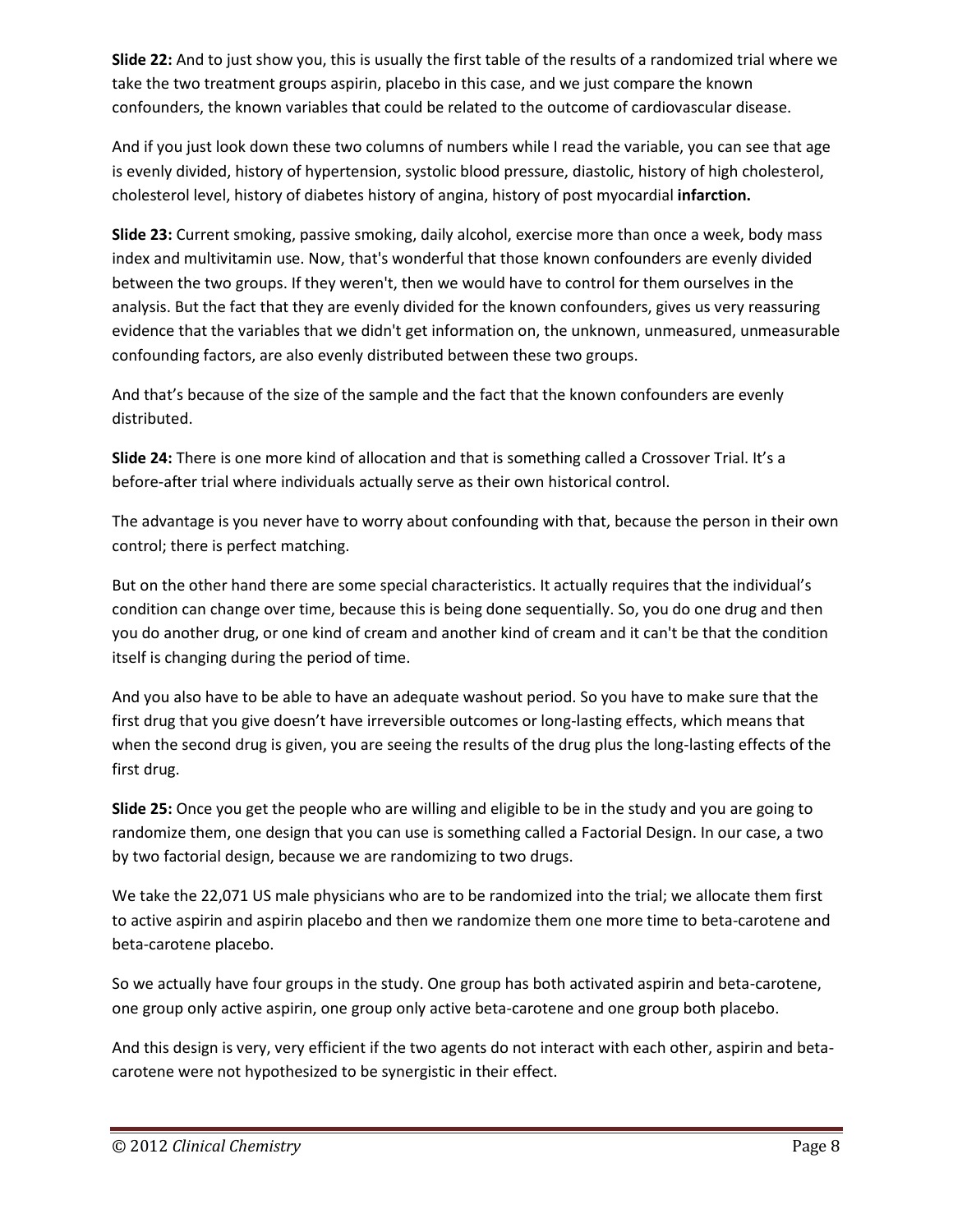But if in fact you do have two agents, which might be synergistic in terms of either benefit or harm; this is an opportunity we begin to look at someone taking the two agents together, versus only taking one at a time.

And begin to raise hypotheses about whether there is a difference in the two agents, versus one alone.

**Slide 26:** The nature of the comparison group had to be carefully brought through in every single trial. It cannot be less than standard of care; nobody can suffer, because they are part of a randomized trial and be denied something that people getting usual care who are not in the trial would have access to.

So often the comparison group is actual usual care. But it can also be usual care plus other things. So it can be looking at other doses of the same treatment. It can be other treatments or it could be that you're giving a treatment and a placebo to that treatment, where a placebo is an inert agent that looks indistinguishable from the active agent.

**Slide 27:** And the use of the placebo is designed to minimize observation bias. And the people who are part of the study, if they know that they are getting a new drug and they know that new drug could have particular side effects, every symptom that they feel during the trial is going to be interpreted by them to the lens of knowing what drug that they are on.

And so, if we could get everybody to just take a drug and half of them are getting an active agent and half a placebo, but they don't know what they're getting, then they are just going to report everything to us and we can compare it in the two groups and minimize bias in terms of the reporting to us as investigators.

The need for a placebo depends very much on the subjectivity of the outcome. If you're taking only a hard outcome of mortality, you are not going to need a placebo, but even if you're doing cause of death; that could be influenced by your knowledge of whether the person had surgery or medical therapy or drug A versus drug B.

And if you are studying any outcome where the measurement of it is subjective, quality-of-life, grip strength, if you're doing an arthritis drug, feeling better, having more energy, getting out more, those are really need to be thought of how do we minimize bias in those ascertainment.

So if we can do a placebo that would be one thing to do. But a placebo or blinding, so that the person doesn't know whether they're getting activated into placebo, may not be practicable or cannot be done in some situations.

Obviously, if you are doing medical versus surgical, you can't do a placebo or drugs with characteristic effects, you can't come up with a placebo that has that effect.

**Slide 28:** But you keep on trying to build in the minimizing bias everywhere you can. So if you can blind the participants, then single blind, you need to do it. If you can do the participant and the investigator double-blind, then you need to try to do that.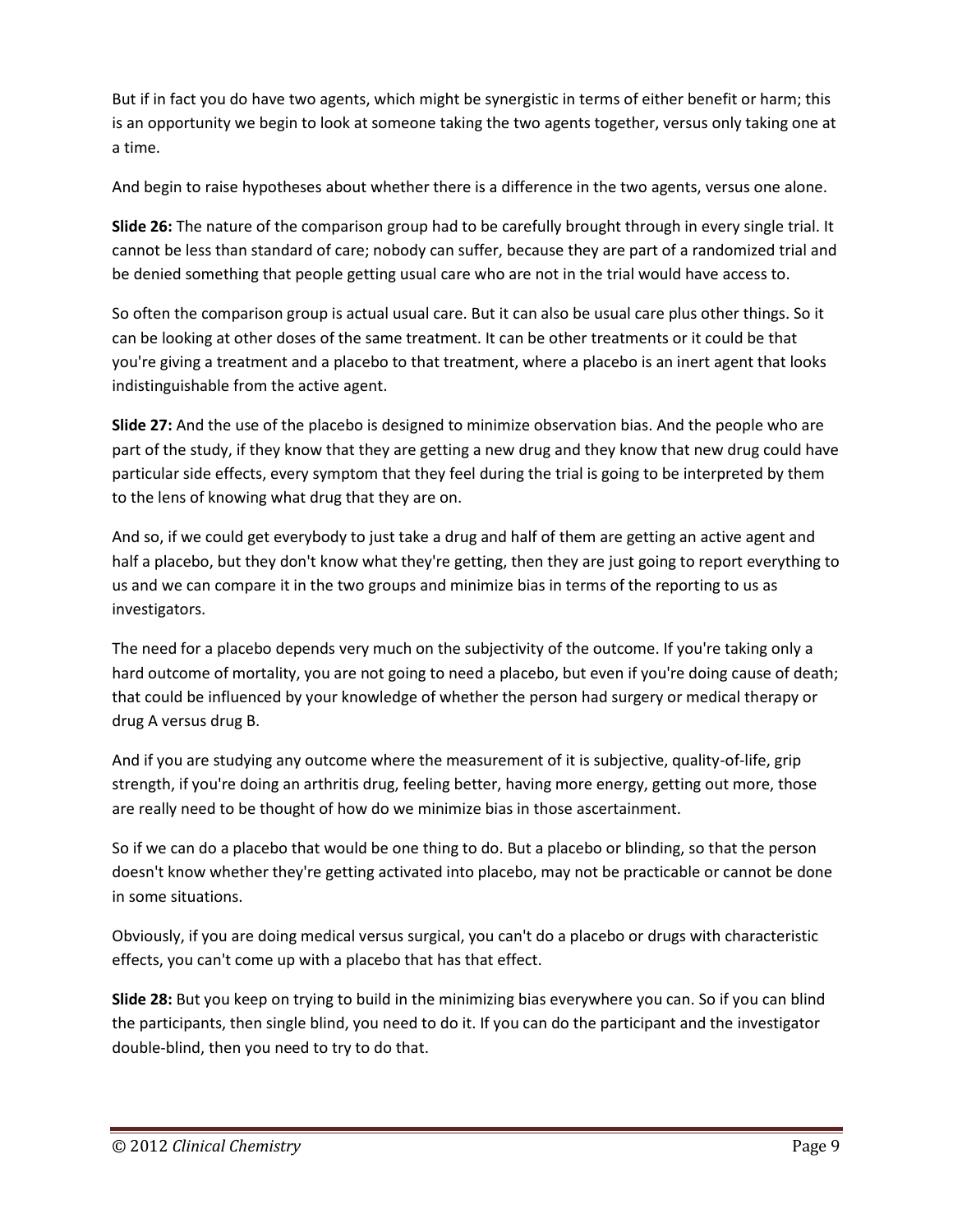By the way, blinding is also referred to as masked or double-masked in some trials. But you can also blind in the assessment of the outcome. So if your outcome is a blood pressure measurement for example, there is no reason why the person who is taking the blood pressure medicine is going to the blood-pressure protocol. We would need to know whether the person was on treatment A or treatment B.

So even if for some reason you can't blind the participant or the investigator, you might be able to blind the person who is assessing the outcome. It can add credibility to the study, but also complexity and cost.

And no matter what, try to use objective criteria determining the outcome. And as we said before, this will be especially important if you cannot use blinding or placebo.

**Slide 29:** After you allocate the participants to the active intervention group or the comparison group, now we need to see whether the people are actually doing what they're supposed to be doing. Are they complying or non-complying with the intervention and with the comparison group?

**Slide 30:** Compliance is absolutely crucial to the ability of the trial to demonstrate a true effect. Noncompliance will do one thing; it will bias the relative risk towards the null value.

It will make it that you could actually miss the effect of the drug that is truly there, because not enough people were taking the drug.

So we have to ascertain compliance, we have to figure out whether the people did comply with your intervention or not, and during the conduct of the trial, the methods to maintain high compliance are absolutely critical. What we need to do is make it so that allocating people to the regimen is equal to their taking the regimen. And whatever we need to do to that will be worth the cost.

**Slide 31:** And to just show you as an example, we have healthy people in our study; we are trying to prevent their first heart attack. Healthy people are not great at taking medications; even sick people are not good about complying with the taking of medications, but it's even worse for healthy people.

So we came up with a calendar pack, a little bit based on the oral contraceptive pack, where each pill was in a little blister packages, you just press it right out aluminum foil on the back, this is a monthly supply. The date of the month is next to each of the pills, so you can look at the date, look at your pill pack, figure whether you have taken it or not.

And pilot studies have shown that this helped in people complying with the taking of a regular pill, especially healthy people in primary prevention. But these aren't cheap; these were a \$1 to \$1.50 per calendar pack. We had 20,000 people in one of our studies, 40,000 in another study, the study went on five years in the physician's health study for aspirin.

It went on for 10 years on women's health study for aspirin. So you can see how much of the budget was actually involved with packaging the pills to give to people.

But on the other hand, this is the part where people do not comply with the taking of the intervention. You can have the most beautiful idea, scientifically worthwhile, perfectly designed, but if the intervention does not have good compliance, you will not be able to show the effect of the intervention.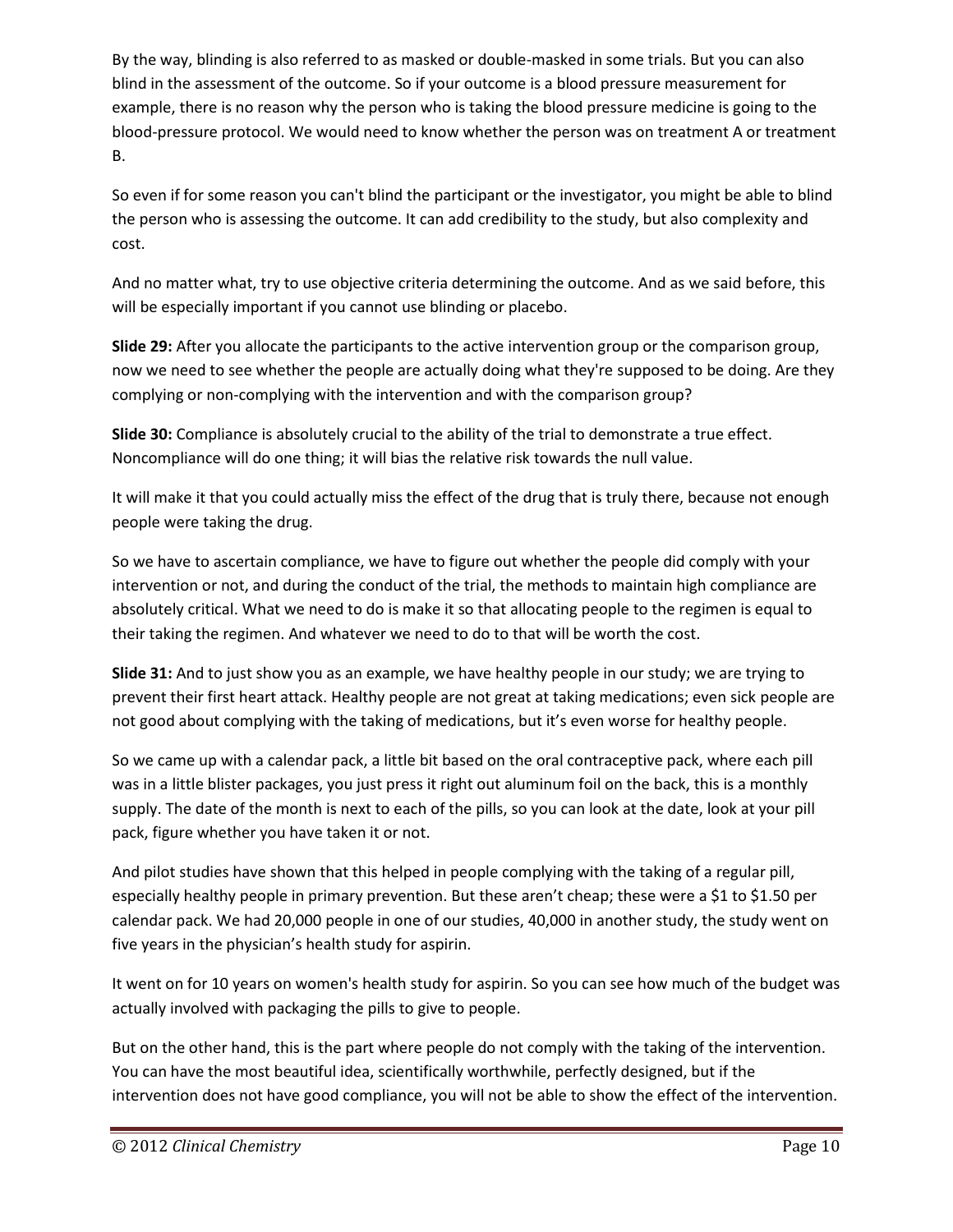**Slide 32:** And finally then we need to figure out the outcomes in all of the groups.

**Slide 33:** And how we ascertain those outcomes, really depends on how the study is being done. We happen to do it as self report, the participants self reported the trial in point. Then we got their permission, we got the relevant medical records, we had those reviewed by the endpoints committee of physicians who were blinded to the randomized treatment assignments, so there is a place we can put in that triple blind for the outcome assessors.

We used pre-specified objective criteria and only confirmed endpoints are included in our final analysis. But for other people it will be bringing people in to the clinic, it will be going to their home and collecting information, whatever it is, it has to be done the same, between those who are allocated to the active intervention and those allocated to the comparison group.

**Slide 34:** Now, tying back again to affects of doing the study. If the participants don't know what they're taking, the investigators don't know what they're taking, those assessing, the outcomes don't know what they're taking, somebody absolutely has got to be following the participants with respect to safety and making sure that nothing has changed in the equipoise we believed within place when they signed their informed consent.

So this is done by a group called the Data Safety Monitoring Board. It's an independent group with expertise in various disciplines, but the key word is independent. They have to be scientifically and financially independent from the trial that they are monitoring.

It doesn't mean that they don't care; it doesn't mean that they aren't interested and hope that aspirin would reduce the risk of cardiovascular disease. But their scientific careers cannot be based on whether aspirin does or does not reduce risk of cardiovascular disease, their financial lives will be better if it does or does not work, and so they can just wear the hats of protecting the participants.

Their charge is to safeguard the participants, protecting them from something unexpected; from unexpected harm were unexpected benefits that had not been communicated to them at the beginning of the study or change in the equipoise and basically, ensuring the integrity of the trial.

Making sure it is along at the speed and the rate it is supposed to and the data that are coming in are of high quality. They will review the progress of the trial and they will review the unblinded data on the outcomes.

They will consider early stopping roles, either because there is unexpected benefit, unexpected harm or futility, either because the data are not able to be obtained the way we hoped they were, there were not enough participants or the results were showing that there are just no differences between the groups and it is unlikely that by the end of the study that will change.

They can recommend modification or termination of the trial, based on the information from the trial, from other trials that are ongoing or new basic science information. The Data and Safety Monitoring Board is required of all phase three trials funded by the National Institutes of Health. And a data and safety monitoring plan is required for all trial Phase 1, Phase 2.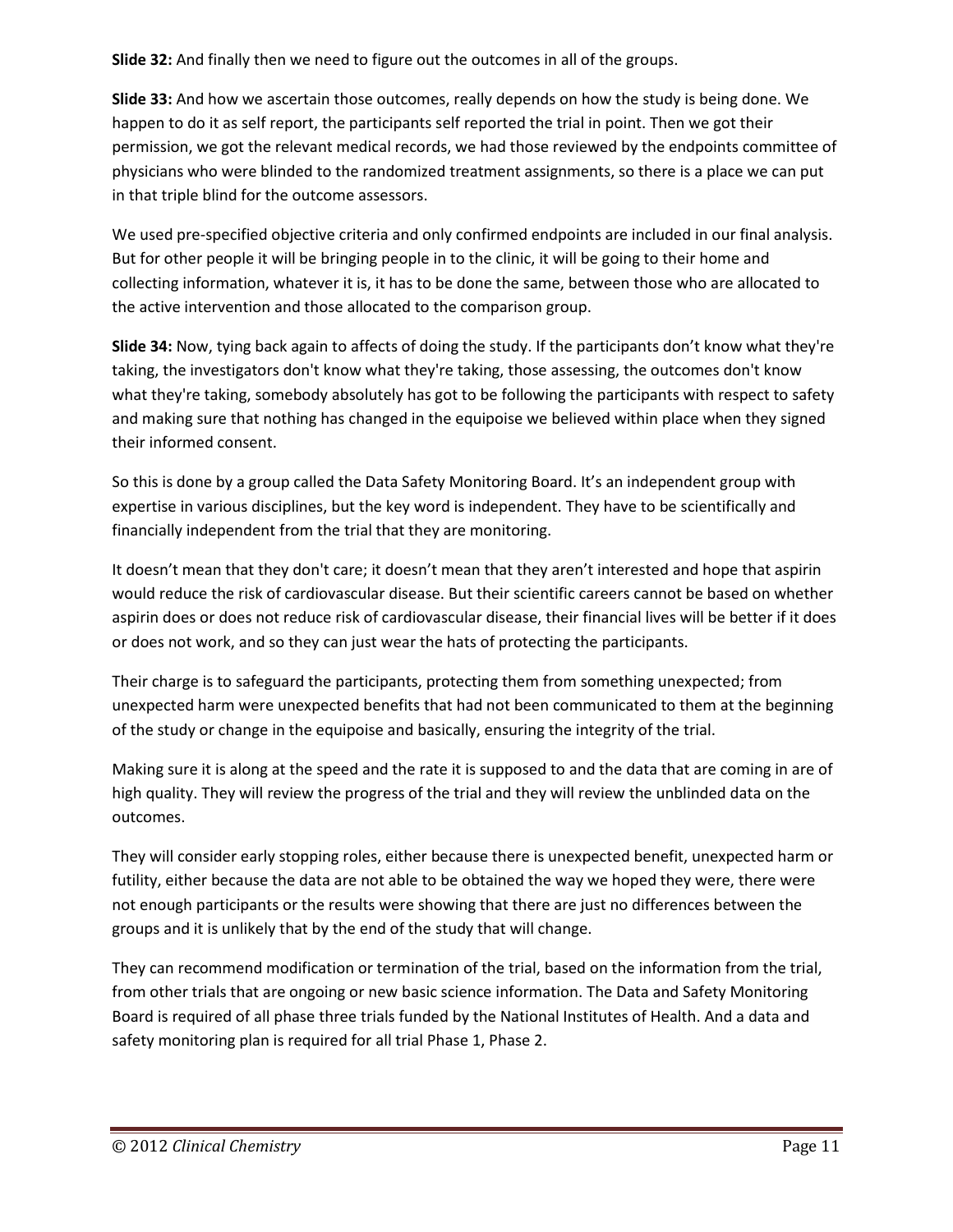**Slide 35:** The analysis of a trial is very basic, very similar to that of a cohort study; we compare the rate of the outcome of the treated group, versus the comparison group, to the exposed group to the nonexposed group.

But the first table is going to be ascertain, if randomization worked. In other words, are the treatment groups comparable with respect to the baseline characteristics, these potential confounders?

If they are not, then we need to control known confounders in the analysis. But we cannot use the strength of randomization to say that now the unknown confounders are evenly distributed.

**Slide 36:** The analysis is a little different in a trial, than in a cohort study. In that it is called Intention To Treat. We have our study participants; we have randomized them to the active treatment groups versus the comparison group.

And now we have sub-groups, we have compliers versus non-compliers, then those who get the outcomes versus, who don't get the outcome, in both the active group and the comparison group.

The primary analysis is an Intention To Treat Analysis, which means once randomized, always analyzed. It doesn't matter whether the participant complied with the taking of the intervention or not, they are always going to be included in the group to which they were randomized.

So the active group will be compared to the comparison group for all outcomes that happened to those randomized to the active group, versus all outcomes to those randomized to the comparison group, regardless of whether that participant complied or didn't comply with the intervention.

And the reason behind this is when we randomized to the active group versus the comparison group; that is when the confounders are evenly divided between the two groups.

Anytime you go down and take a sub group, like compliers versus non-compliers, those who comply with the intervention are going to be systematically different, than those who don't comply, in ways that may affect the outcome understudy.

So it is only at the very first level of active group versus comparison group, where we can invoke randomization to have evenly distributed the known and unknown confounding factors between the groups.

The intention to treat analysis with the one with the power of randomization, and it is an analysis required by regulatory bodies such as the Food & Drug Administration of the United States.

**Slide 37:** On the other hand almost everybody will then go on and look at a secondary analysis which is compliers only, where we take those in the active group who complied with the intervention and compared those to the comparison group who complied with the comparison group.

Just be aware, this is not a randomized comparison, you have to control confounders in the analysis yourself. And the problem is we don't always understand whether the characteristics of those who comply versus those who do not comply.

**Slide 38:** Just to give you an example of this, this is an older study from 1980, this is used as an example ever more of understanding that subgroups are different than the overall population.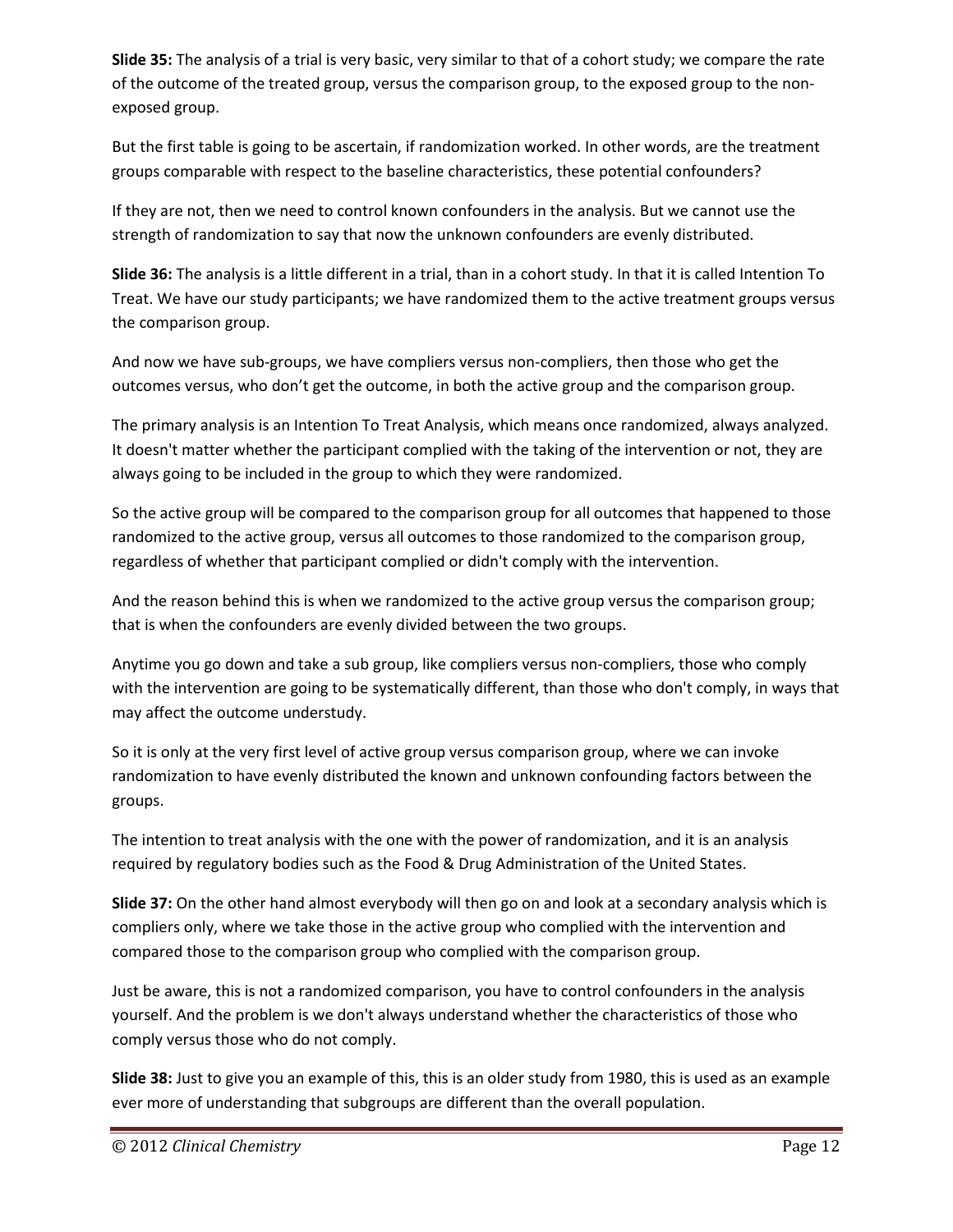This is a coronary drug project in which a lipid lowering drug clofibrate was examined in terms of reduction and mortality post myocardial infarction; sort of the beginning of looking at lipid lowering, well before statins.

And they first compared the two groups, the clofibrate group and the placebo group with respect to five-year mortality. And the mortality was basically the same in the two groups, 18% in clofibrate 19.5% placebo.

With the conclusion then, the clofibrate did not reduce mortality, post myocardial infarction.

Well, the investigators or the clinicians who used that drug in practice said, well, that's not fair to include everybody in the group, even those who didn't take it.

Because clofibrate was not an easy drug to take, that's why a lot of people became noncompliant over time. They said, please let's just look in the clofibrate group, those who did or did not take their clofibrate and see what happened to them.

So, that's the first column under clofibrate, and what they found, pleased those investigators tremendously. Because they found that if you complied with the taking of your clofibrate more than 80% of the time, you had 15% mortality, and if your compliance was bad, if it was less than 80%, then in fact you had 25% mortality.

So if you took your drug you had a lower mortality rate. But then what would be wrong with just looking at clofibrate group, you have to look at what happened to the placebo group also.

And in the placebo group, if you took your placebo more than 80% of the time, you had a 15% mortality rate. And if you weren't good about taking your placebo compliance less than 80%, you had a 28.2% mortality rate.

So you had a benefit if you are a good complier on mortality, regardless of whether you are compliant with your clofibrate or compliant with your placebo. It wasn't being compliant with the right agent; it was just being compliant with all the characteristics of people who stick with a regimen.

And those other characteristics might in fact be related or were in fact related to the outcome understudy.

**Slide 39:** Another point in the analysis that we need to always remember is that an effective sample size of a trial for actually any study is not the number of participants, but the number of endpoints those participants experience.

So you can have a massively big sample size in your study, but if you pick the population where they don't have the outcomes, then you are not going to be able to answer your study.

But if you have a smaller number of participants that are very high risk of getting the outcome, you would be better able to answer your questions.

**Slide 40:** So just to give you an example from the physician's health study, we looked at myocardial infarction. We found 139 myocardial infarctions in the aspirin group and 239 in the placebo group when the trial was ended by the Data Safety and Monitoring Board.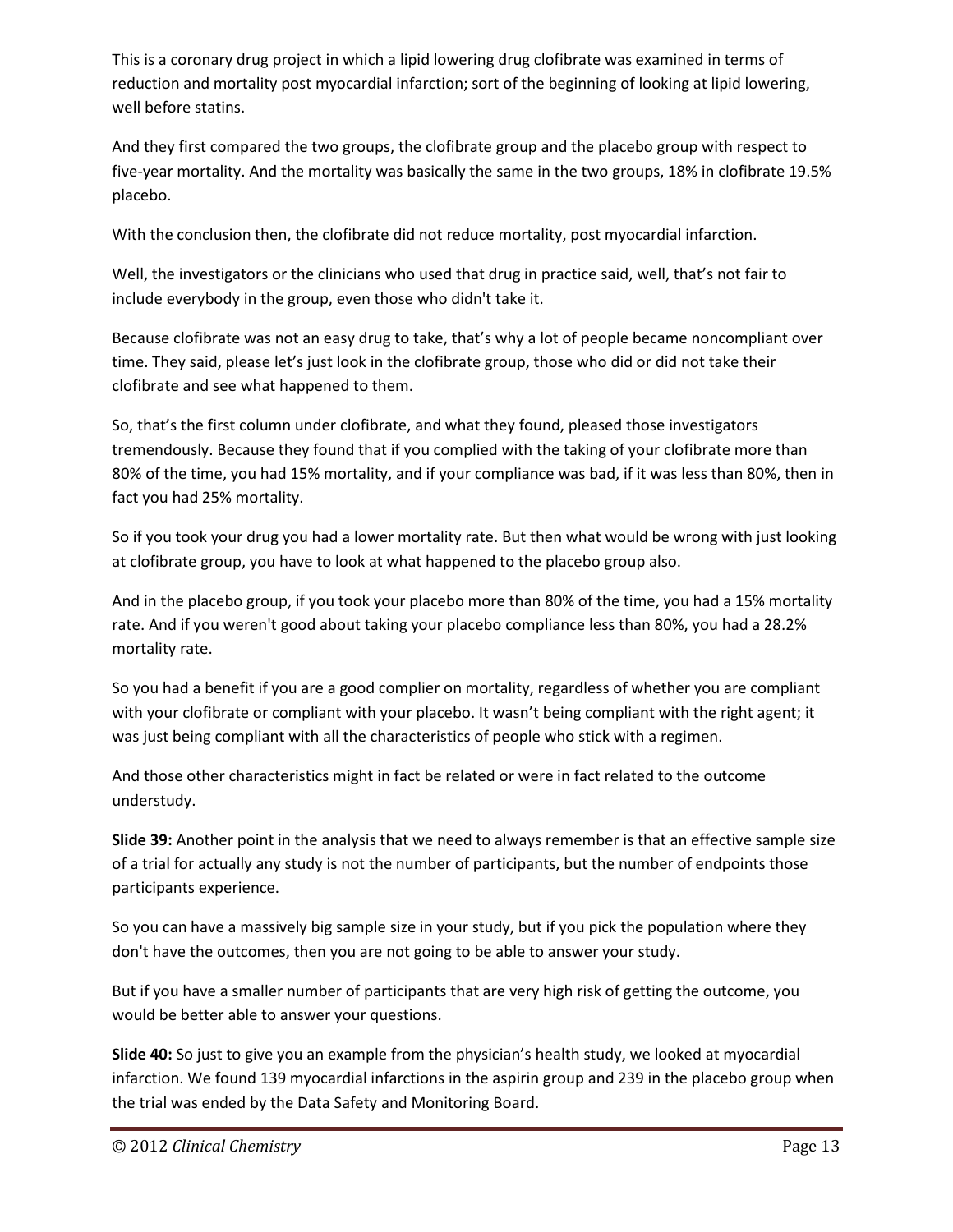At the relative risk of .56 a 44% reduction in risk, statistically significant. So with our sample size, we had an adequate number of events of myocardial infarction, to find a statistically significant difference between the groups.

But there was one other endpoint that we really cared about which was the main risk of the taking of aspirin. One of the main risks for the taking of aspirin is an increased risk of bleeding, and the most severe form of that would be the hemorrhagic stroke.

So if we're going to do a risk to benefit analysis, we would certainly want to understand not just the benefit of myocardial infarction, but the possible adverse effect on hemorrhagic stroke.

And for the number of participants that we had in the study and the length of time we followed them up, hemorrhagic strokes are simply not as frequent as myocardial infarctions are.

So for that period of time, whereas, we would have almost 400 myocardial infarctions, we only had 35 hemorrhagic strokes, which gave us a relative risk estimate, which is over two folds, 2.14, that was not statistically significant, because we didn't have enough events to definitively answer that question.

**Slide 41:** And in fact for us to be able to answer the question in men versus women, we actually needed a massively different sample size in the two groups, because women at any given age have a lower risk of the outcome of cardiovascular disease than a man does, but they have the same risk of developing the side effects from the taking of aspirin.

So we needed enough myocardial infarctions and strokes in women, for us to be able to answer the benefit question. And what we could accomplish in 22,000 men required 40,000 women simply that did have a lower rate of the outcome. And even though the cost per participant was the same in men and women, without any question, we had a more expensive trial in women, only because the sample size was bigger.

So all of this has to be looked at when you think, I'd really like to answer this question overall, but then I want a particular group, I want to look at people of a certain age, I want to look at a certain ethnic group, I want to look in a certain gender.

Every time you do that to definitively answer the question, you are going to have to pick, you are going to have to evaluate to figure out what your power must be to have an adequate sample size and number of the events in each of the groups that you want to compare.

**Slide 42:** So in summary, on the intervention study, it's a type of cohort study in which the exposure is allocated by the investigator. The strength of the intervention studies of the trial is that they are optimal for detecting small to moderate side effects.

You have the greatest degree of control over the exposure. If you would use randomization, then you're minimizing your selection bias and confounding, and the confounding that's being minimized is both known and unknown factors.

If you use placebo or blinding or objective outcome definition then you will minimize your observation bias. And the limitations are ethics that is more expensive and harder to do, that you have to keep people compliant with the intervention and you have to minimize losses to follow up.